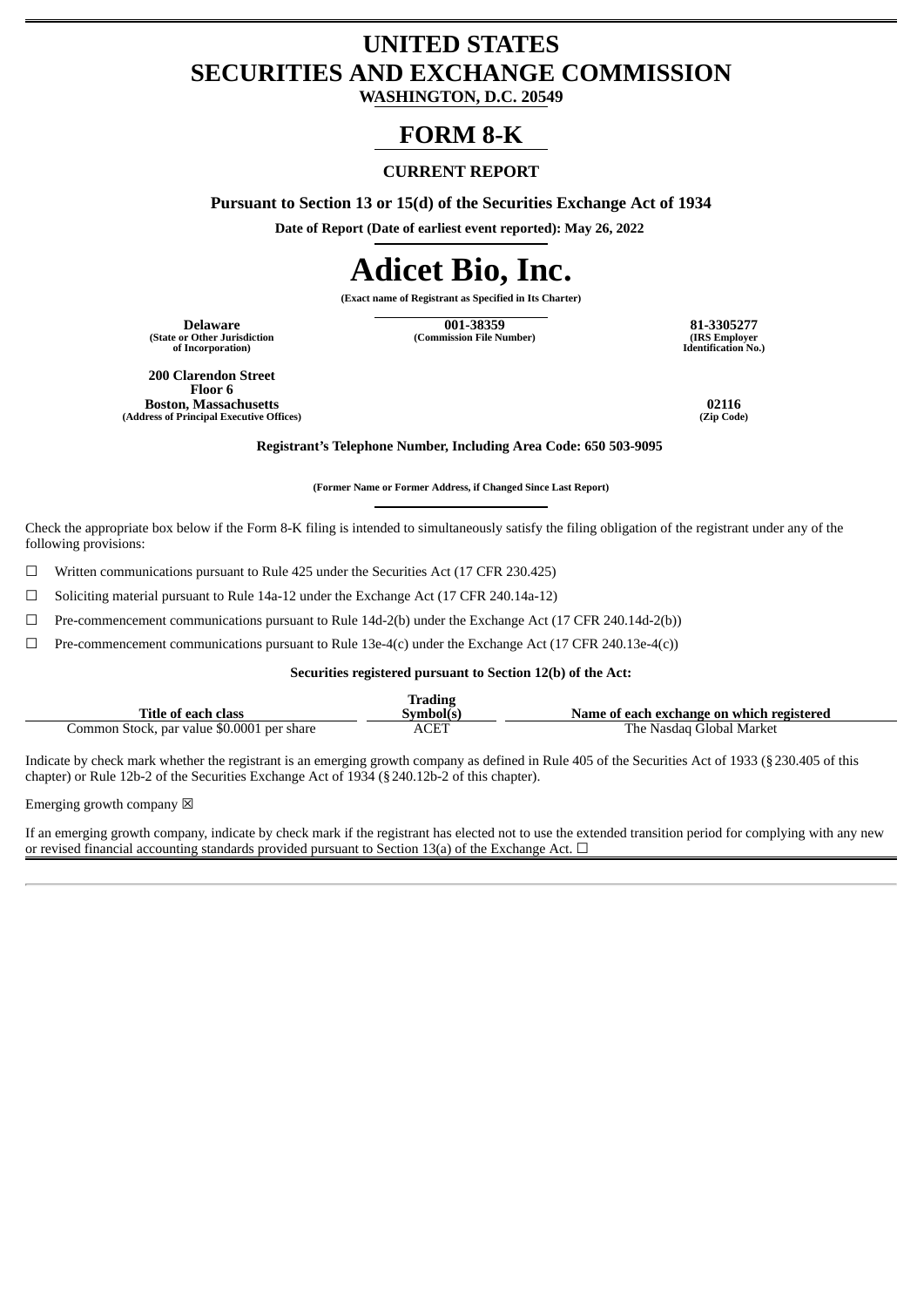#### **Item 7.01 Regulation FD Disclosure.**

On May 26, 2022, Adicet Bio, Inc. (the "Company") issued a press release titled "Adicet Bio Reports Positive Clinical Update from ADI-001 Phase 1 Trial in Relapsed/Refractory Non-Hodgkin's Lymphoma (NHL)," a copy of which is furnished herewith as Exhibit 99.1 to this Current Report on Form  $8-K$ 

The information in this Item 7.01, including Exhibit 99.1 attached hereto, is intended to be furnished and shall not be deemed "filed" for purposes of Section 18 of the Securities Exchange Act of 1934, as amended (the "Exchange Act"), or otherwise subject to the liabilities of that section, nor shall it be deemed incorporated by reference in any filing under the Securities Act of 1933, as amended, or the Exchange Act, except as expressly set forth by specific *reference in such filing.*

#### **Item 8.01 Other Events.**

On May 26, 2022, the Company issued a press release announcing updated safety and efficacy data from the Company's Phase 1 study of ADI-001 for the potential treatment of relapsed or refractory B-cell Non-Hodgkin's Lymphoma (NHL). Data highlights as of the February 14, 2022 data-cut date were as follows:

- Six evaluable patients were enrolled in dose level 1 (DL1; 30 million CAR+ cells) and dose level 2 (DL2; 100 million CAR+ cells), 33% (2/6) were female and the median age was 62 years (range 45-75). There were five patients with large B-cell lymphoma and one with mantle cell lymphoma. Indolent lymphomas, such as follicular lymphoma, are currently not enrolled in the study.
- Overall, the patients were heavily pretreated with a median number of prior therapies of 3.5 (range 2-5) and had a poor prognostic outlook as indicated by the median International Prognostic Index (IPI) score of 3.5 (range 2-4). One patient previously progressed following two prior treatments with autologous anti-CD19 CAR T cell therapy (lisocabtagene maraleucel) prior to receiving ADI-001.
- At Day 28, the overall response rate (ORR) and the complete response (CR) rate based upon independent central reading by PET/CT were 67% (4/6 patients).
- As of the February 14, 2022 data-cut date, of the four patients who achieved CR after treatment with ADI-001:
	- o Two patients remained in CR with ≥ three months post-treatment follow-up, including a triple-hit large B-cell lymphoma patient who had previously progressed following two administrations of autologous anti-CD19 CAR-T and a total of five lines of prior therapy.
	- o As previously disclosed, one patient, a 66-year-old female who had responded to ADI-001, developed COVID-19 related pneumonia approximately two and a half months after ADI-001 administration and later died of complications from it, unrelated to ADI-001. This patient was previously reported as a partial response (PR) by local radiological assessment and has been assessed as a CR by independent central reading.
	- o One patient with a CR had not reached the three-month assessment date as of the data-cut date for the ASCO abstract submission.
- Safety data from the trial at the February 14, 2022 data-cut date were consistent with the previously reported well tolerated profile, with no occurrence of Grade ≥ 3 Cytokine Release Syndrome (CRS), Immune Effector Cell-Associated Neurotoxicity Syndrome (ICANS) or Graft vs Host Disease. No dose-limiting toxicities were documented.
- All response data have been determined per protocol by independent central reading of PET/CT per Lugano (2014) criteria.

The disclosure under this Item 8.01 contains "forward-looking statements" of Adicet within the meaning of the Private Securities Litigation Reform Act of 1995 relating to business and operations of Adicet. These forward-looking statements include, but are not limited to, express or implied statements regarding the potential safety, durability, tolerability and therapeutic effects of ADI-001; and the expectations around the upcoming release of interim clinical data from the Company's Phase 1 trial of ADI-001 in NHL patients. Any forward-looking statements in this press release are based on management's current expectations and beliefs of future events, and are subject to a number of risks and uncertainties that could cause actual results to differ materially and adversely from those set forth in or implied by such forward-looking statements, including without limitation, the effect of COVID-19 on Adicet's business and financial results, including with respect to disruptions to Adicet's clinical trials, business operations and ability to raise additional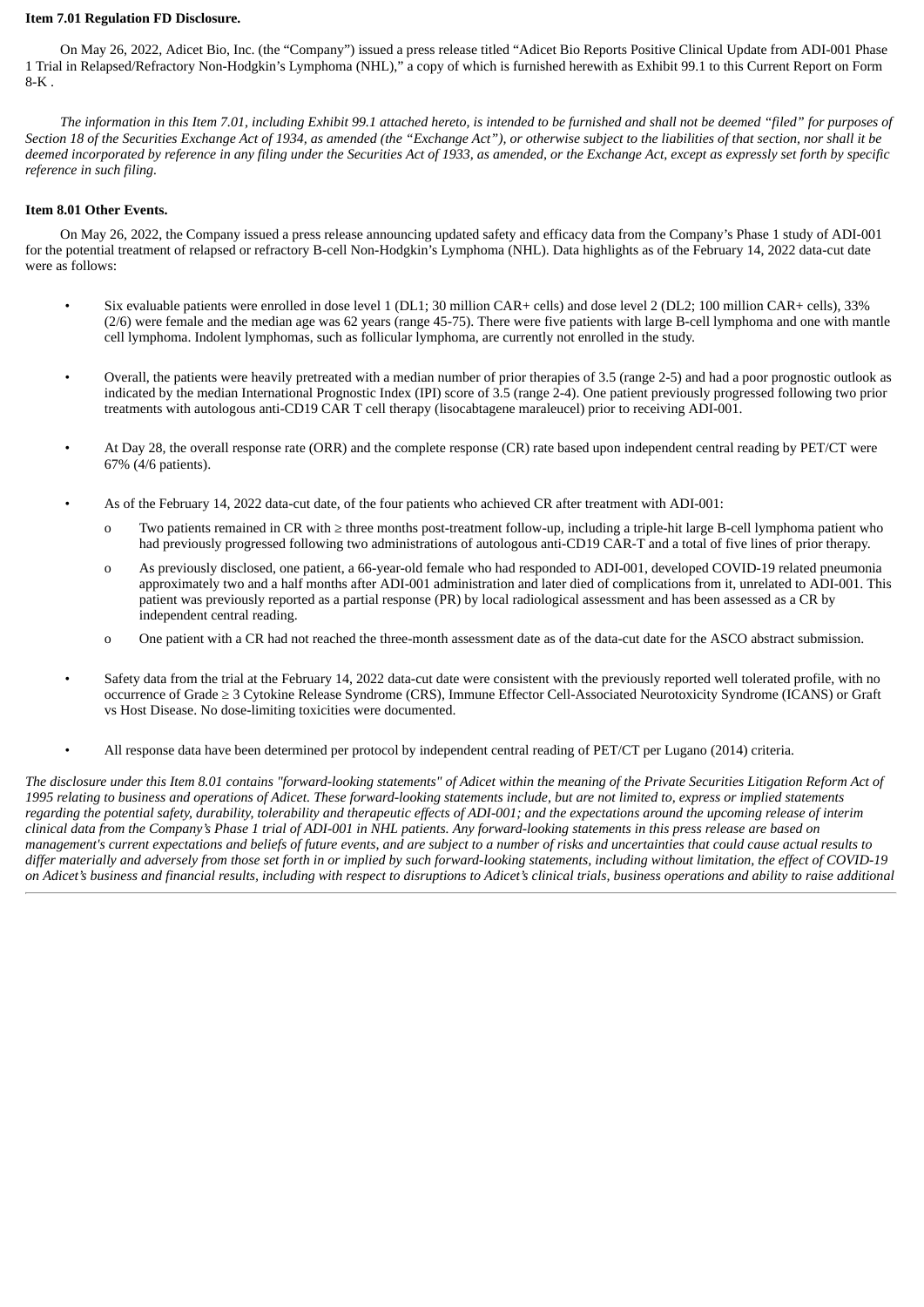capital; Adicet's ability to execute on its strategy, including obtaining the requisite regulatory approvals on the expected timeline, if at all; that positive results from a clinical study may not necessarily be predictive of the results of future or ongoing clinical studies; clinical studies may fail to demonstrate adequate safety and efficacy of Adicet's product candidates, which would prevent, delay, or limit the scope of regulatory approval and commercialization; and regulatory approval processes of the FDA and comparable foreign regulatory authorities are lengthy, time-consuming, and inherently unpredictable. For a discussion of these and other risks and uncertainties, and other important factors, any of which could cause Adicet's actual results to differ from those contained in the forward-looking statements, see the section entitled "Risk Factors" in Adicet's most recent Annual Report on Form 10-K for the year ended December 31, 2021 and subsequent filings with the SEC. All disclosure under this Item 8.01 is as of the date of this Form 8-K, and Adicet undertakes *no duty to update this information unless required by law.*

#### **Item 9.01 Exhibits.**

| <b>Exhibit No.</b> | <b>Description</b>                                                          |
|--------------------|-----------------------------------------------------------------------------|
| 99.1               | Press Release of Adicet Bio, Inc. on May 26, 2022, furnished herewith.      |
| 104                | Cover Page Interactive Data File (embedded within the Inline XBRL document) |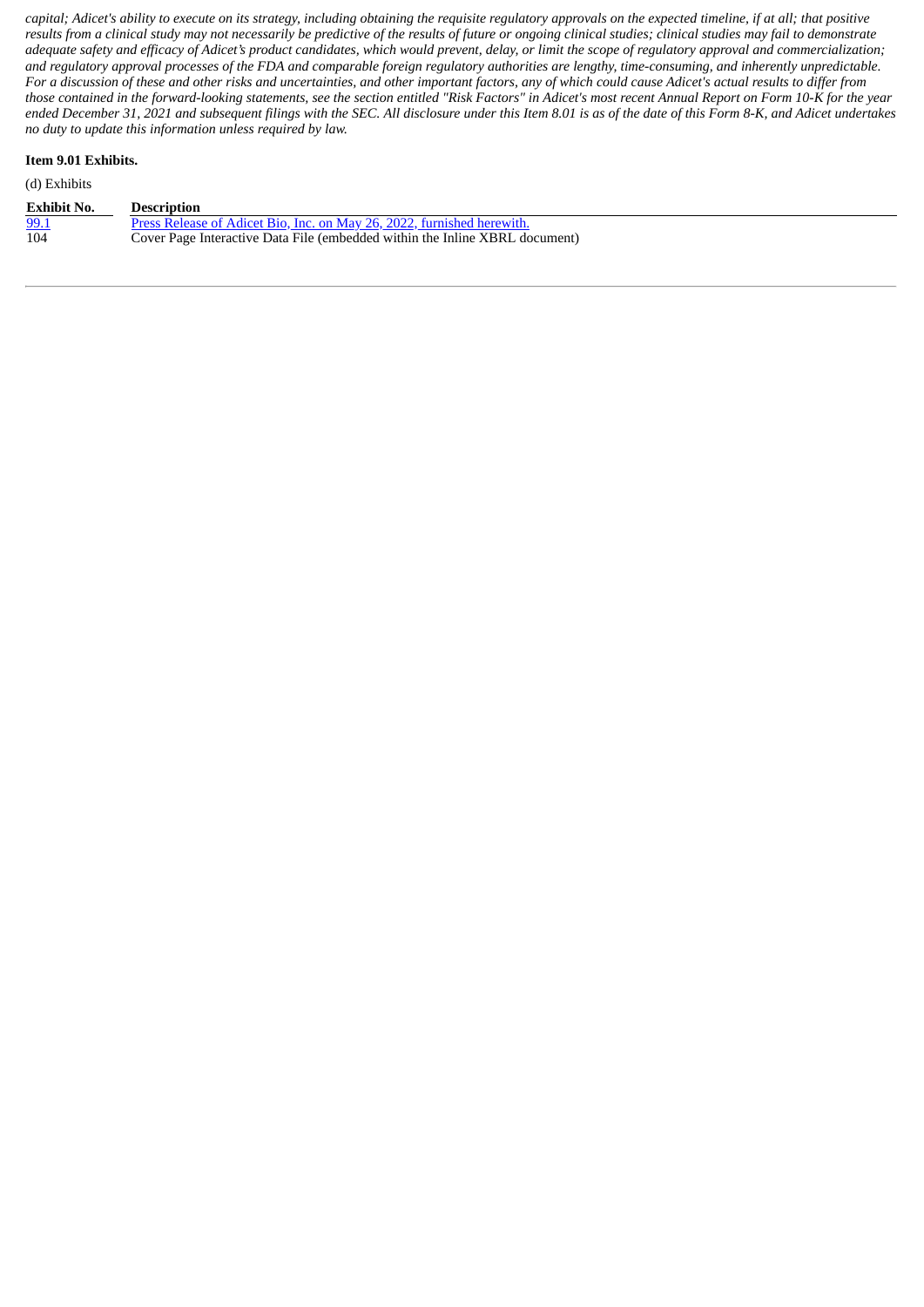#### **SIGNATURES**

Pursuant to the requirements of the Securities Exchange Act of 1934, the registrant has duly caused this report to be signed on its behalf by the undersigned thereunto duly authorized.

#### **Adicet Bio, Inc.**

Date: May 26, 2022 By: /s/ Chen Schor

*Name: Title: Chen Schor President and Chief Executive Officer*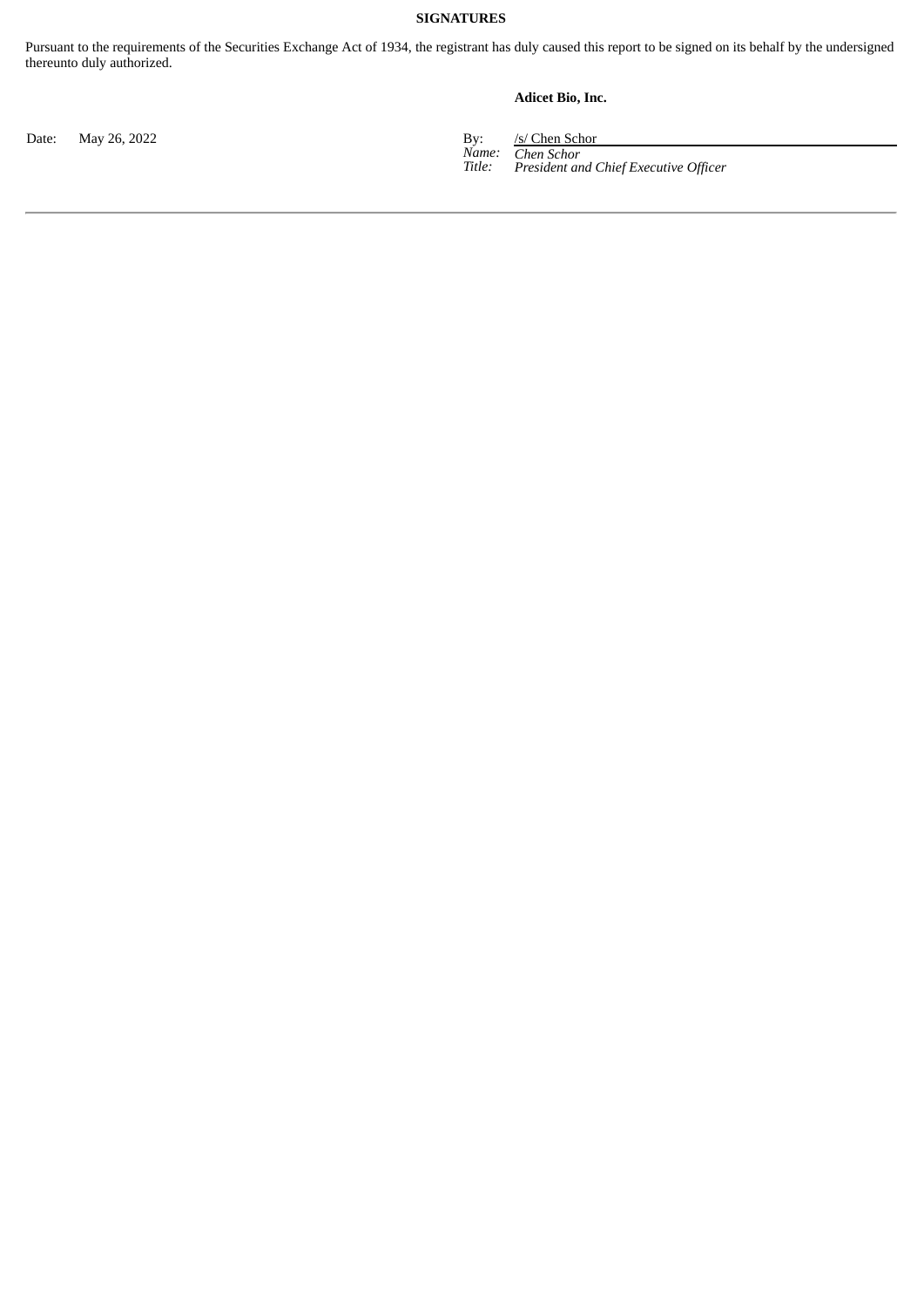<span id="page-4-0"></span>

## **Adicet Bio Reports Positive Clinical Update from ADI-001 Phase 1 Trial in Relapsed/Refractory Non-Hodgkin's Lymphoma (NHL)**

As of the February 14, 2022 ASCO abstract data-cut date, ADI-001 demonstrated a 67% complete response rate with positive preliminary durability data and a favorable safety and tolerability profile

Updated data from a May 31, 2022 data-cut date will be presented during oral presentation at ASCO Annual Meeting on June 6, 2022, at 6:00am PT / 9:00am ET

Company to host webcast on June 6, 2022, at 1:30pm PT / 4:30pm ET

Menlo Park, CA and Boston, MA – May 26, 2022 – Adicet Bio, Inc. (Nasdaq: ACET), a clinical stage biotechnology company discovering and developing first-in-class allogeneic gamma delta chimeric antigen receptor (CAR) T cell therapies for cancer, today announced that an abstract detailing updated safety and efficacy data from the Company's Phase 1 study of ADI-001 for the potential treatment of relapsed or refractory B-cell Non-Hodgkin's Lymphoma (NHL) was made available as part of the 2022 American Society of Clinical Oncology (ASCO) Annual Meeting, to be held June 3-7, 2022. The abstract provides a summary of clinical data as of a February 14, 2022, data-cut date.

"We are very pleased to see the continued positive data resulting from our ongoing Phase 1 clinical trial evaluating ADI-001 in relapsed/refractory NHL. We believe that our allogeneic gamma delta CAR T cell therapy approach may improve complete response rate and durability by the complementary innate, adaptive and CAR-mediated anti-tumor response," said Chen Schor, President and Chief Executive Officer of Adicet. "We look forward to presenting updated data on safety, efficacy, pharmacokinetics and longer follow up, including available data from patients enrolled in dose level 3, at the upcoming 2022 ASCO Annual Meeting with a coinciding press release as well as a company webcast later that afternoon."

Data highlights as of the February 14, 2022 data-cut date included in the ASCO abstract were as follows:

- Six evaluable patients were enrolled in dose level 1 (DL1; 30 million CAR+ cells) and dose level 2 (DL2; 100 million CAR+ cells), 33% (2/6) were female and the median age was 62 years (range 45-75). There were five patients with large B-cell lymphoma and one with mantle cell lymphoma. Indolent lymphomas, such as follicular lymphoma, are currently not enrolled in the study.
- Overall, the patients were heavily pretreated with a median number of prior therapies of 3.5 (range 2-5) and had a poor prognostic outlook as indicated by the median International Prognostic Index (IPI) score of 3.5 (range 2-4). One patient previously progressed following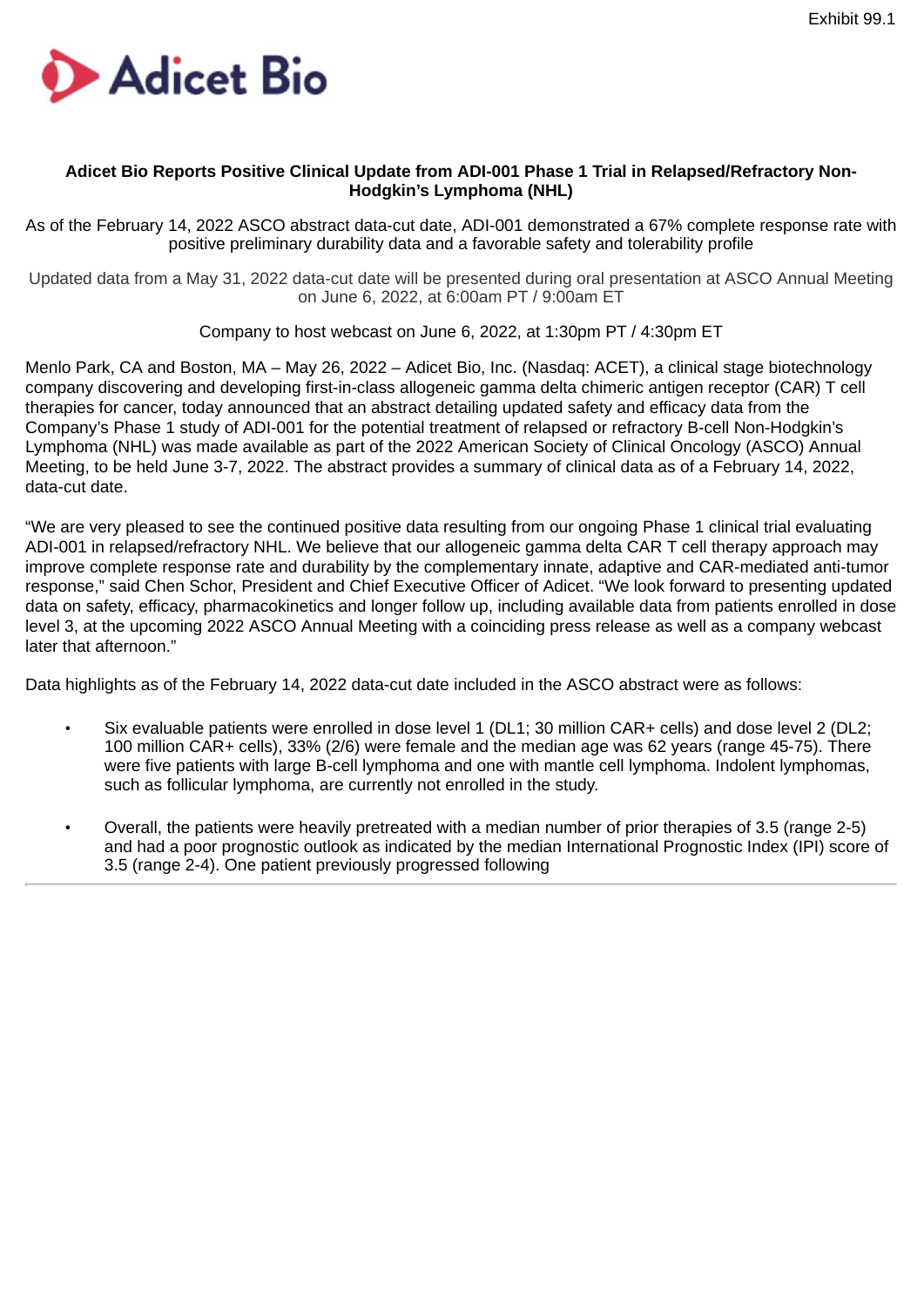two prior treatments with autologous anti-CD19 CAR T cell therapy (lisocabtagene maraleucel) prior to receiving ADI-001.

- At Day 28, the overall response rate (ORR) and the complete response (CR) rate based upon independent central reading by PET/CT were 67% (4/6 patients).
- As of the February 14, 2022 data-cut date, of the four patients who achieved CR after treatment with ADI-001:
	- o Two patients remained in CR with ≥ three months post-treatment follow-up, including a triple-hit large B-cell lymphoma patient who had previously progressed following two administrations of autologous anti-CD19 CAR-T and a total of five lines of prior therapy.
	- o As previously disclosed, one patient, a 66-year-old female who had responded to ADI-001, developed COVID-19 related pneumonia approximately two and a half months after ADI-001 administration and later died of complications from it, unrelated to ADI-001. This patient was previously reported as a partial response (PR) by local radiological assessment and has been assessed as a CR by independent central reading.
	- o One patient with a CR had not reached the three-month assessment date as of the data-cut date for the ASCO abstract submission.
- Safety data from the trial at the February 14, 2022 data-cut date were consistent with the previously reported well tolerated profile, with no occurrence of Grade ≥ 3 Cytokine Release Syndrome (CRS), Immune Effector Cell-Associated Neurotoxicity Syndrome (ICANS) or Graft vs Host Disease. No doselimiting toxicities were documented.
- All response data have been determined per protocol by independent central reading of PET/CT per Lugano (2014) criteria.

## **The full abstract is available online on the** ASCO website**.**

Updated data from a May 31, 2022 data-cut date will be presented during an oral presentation by Sattva Neelapu, M.D. Professor in the Department of Lymphoma/Myeloma at The University of Texas MD Anderson Cancer Center, at the ASCO Annual Meeting on June 6, 2022. Adicet will summarize the data from the May 31, 2022 data-cut date in a press release and provide additional information in a company webcast on June 6, 2022.

#### **Details of the oral presentation are as follows:**

**Abstract Number:** 7509 **Abstract Title:** A Phase 1 Study of ADI-001: Anti-CD20 CAR-engineered Allogeneic Gamma Delta (γδ) T cells in Adults with B-cell malignancies **Presenting Author:** Sattva Neelapu, M.D., The University of Texas MD Anderson Cancer Center **Session Type/Title:** Clinical Science Symposium/ Beating Bad Blood: The Power of Immunotherapy in Hematologic Malignancies **Date:** Monday, June 6, 2022 **Time:** 8:00 AM-9:30 AM CDT

## **Adicet Investor Webcast/ Conference Call Information**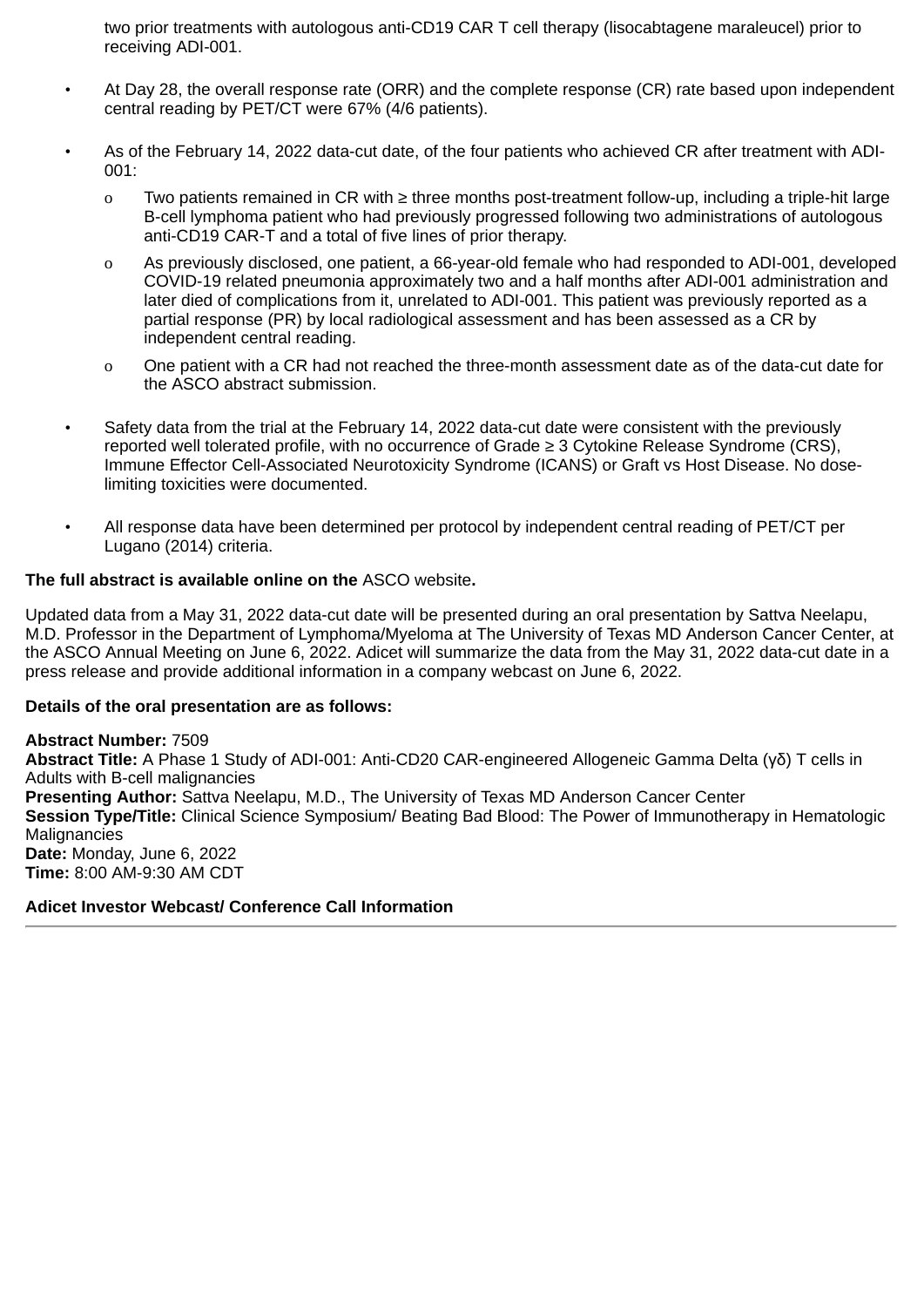The Company will host a conference call and webcast on June 6, 2022, at 4:30 p.m. ET to discuss the results. The live webcast of the presentation can be accessed under "Presentations & Events" in the investors section of the Company's website at www.adicetbio.com or by dialing (877) 800-3802 (domestic) or +1 (615) 622-8057 (international) and reference the conference ID 5466375. The archived webcast will be available on the Company's website beginning approximately two hours after the event.

## **About ADI-001**

ADI-001 is an investigational allogeneic gamma delta CAR T cell therapy being developed as a potential treatment for relapsed or refractory B-cell NHL. ADI-001 targets malignant B-cells via an anti-CD20 CAR and via the gamma delta innate and T cell endogenous cytotoxicity receptors. Gamma delta T cells engineered with an anti-CD20 CAR have demonstrated potent antitumor activity in preclinical models, leading to long-term control of tumor growth. In April 2022, ADI-001 was granted Fast Track Designation by the U.S. Food and Drug Administration (FDA) for the potential treatment of relapsed or refractory B-cell NHL.

## **About the GLEAN Study**

This Phase 1 study is an open-label, multi-center study of ADI-001 enrolling adults diagnosed with B-cell malignancies who have either relapsed, or are refractory to at least two prior regimens. The primary objectives of the study are to evaluate the safety, tolerability, pharmacokinetics and pharmacodynamics of ADI-001, and to determine optimal dosing as a monotherapy. The study is expected to enroll approximately 75 patients. For more information about the clinical study design, please visit www.clinicaltrials.gov (NCT04735471).

## **About Adicet Bio, Inc.**

Adicet Bio, Inc. is a clinical stage biotechnology company discovering and developing allogeneic gamma delta T cell therapies for cancer. Adicet is advancing a pipeline of "off-the-shelf" gamma delta T cells, engineered with CAR and T cell receptor-like targeting moieties to enhance selective tumor targeting, facilitate innate and adaptive anti-tumor immune response, and improve persistence for durable activity in patients. For more information, please visit our website at www.adicetbio.com.

## **Available Information**

Adicet announces material information to the public about the Company, its product candidates and clinical trials, and other matters through a variety of means, including filings with the U.S. Securities and Exchange Commission (SEC), press releases, public conference calls, webcasts, the investor relations section of the Company website at investor.adicetbio.com and the Company's Twitter account (@AdicetBio), in order to achieve broad, non-exclusionary distribution of information to the public and for complying with its disclosure obligations under Regulation FD. **Forward-Looking Statements**

This press release contains "forward-looking statements" of Adicet within the meaning of the Private Securities Litigation Reform Act of 1995 relating to business and operations of Adicet. These forward-looking statements include, but are not limited to, express or implied statements regarding the potential safety, durability, tolerability and therapeutic effects of ADI-001 and the expectations around the upcoming release of interim clinical data from Adicet's Phase 1 trial of ADI-001 in NHL patients at the ASCO Annual Meeting.

Any forward-looking statements in this press release are based on management's current expectations and beliefs of future events, and are subject to a number of risks and uncertainties that could cause actual results to differ materially and adversely from those set forth in or implied by such forward-looking statements, including without limitation, the effect of COVID-19 on Adicet's business and financial results, including with respect to disruptions to Adicet's clinical trials, business